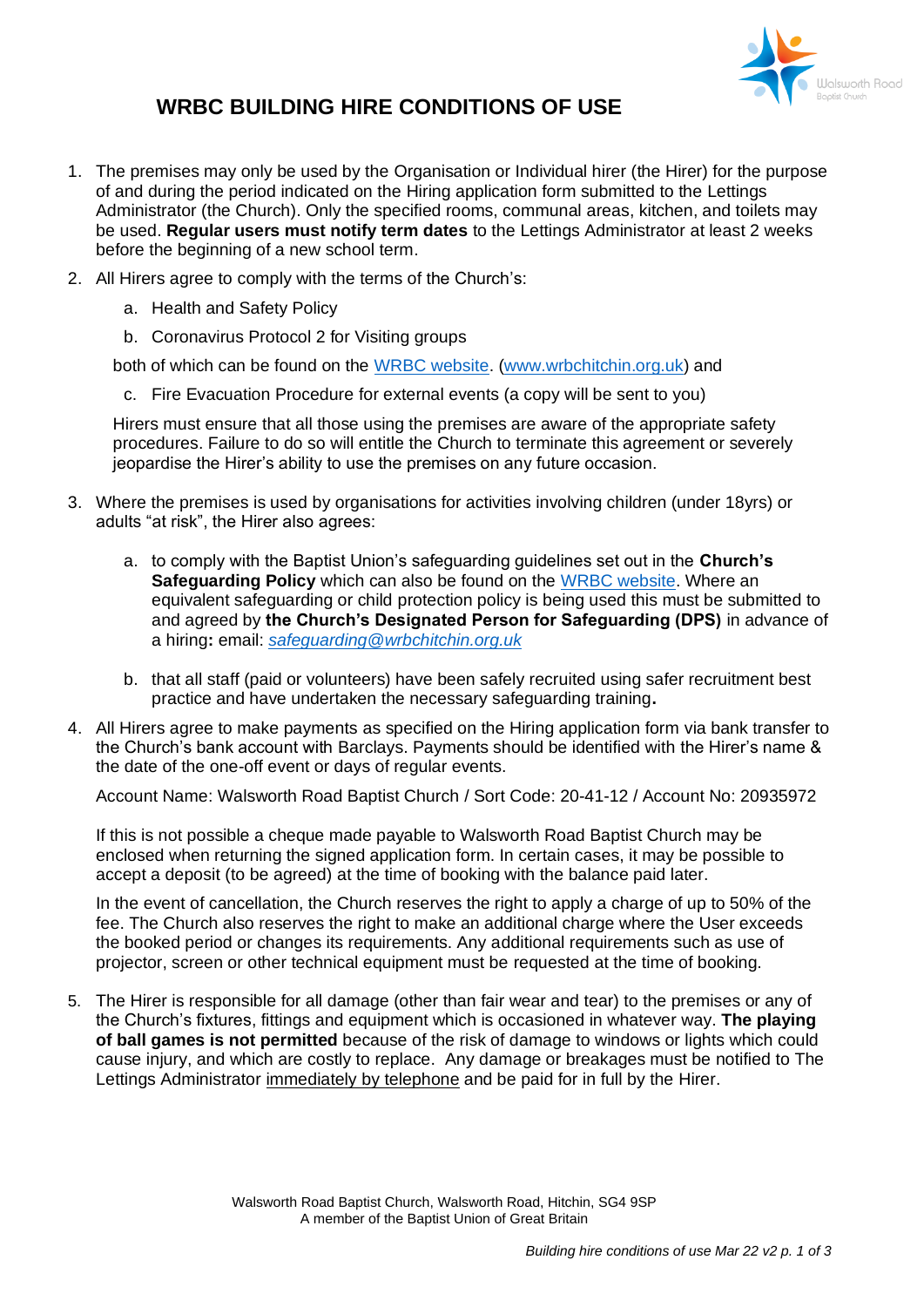

- 6. The Hirer is responsible for notifying The Lettings Administrator of any defects to the premises, furniture, or equipment as well as any power cuts and/or heating malfunctions in order that these can be rectified as soon as possible.
- 7. The Hirer may only leave equipment, furniture, or articles of any kind on Church premises with prior written agreement from The Lettings Administrator. The Church reserves the right to charge a separate fee for the provision of any such agreed storage facilities. In all cases, storage must comply with the Church's Health and Safety Policy. The Church will not be liable for loss or damage to any such items, and the User should make their own appropriate insurance arrangements. The Church reserves the right to remove any unauthorised items, or any deemed by the Church to be in contravention of its Health and Safety Policy.
- 5 Smoking is NOT permitted anywhere on Church premises. Smoke detectors are fitted in all rooms. The Hirer must not use naked flames, including candles and tea lights, on the premises without first submitting a Risk Assessment Form to, and receiving written permission from, the Church Health and Safety Officer. The use of liquid gas equipment for cooking activities **is not permitted** on the premises.
- 6 Alcohol may NOT be brought onto or consumed on the premises. No activity involving gambling is permitted at any time.
- 7 The premises must be left in a clean and tidy condition, with all furniture and equipment put away after use. Chairs in the lower hall must be returned to the chair store and stacked neatly no more than 5 high. Chairs in the upper hall should be stacked no more than 5 high against the walls. Carpets must be vacuumed to remove food or craft items (a vacuum cleaner is provided by the Church). All rubbish must be removed. Tables must be wiped clean and, in the case of the lower hall, folded flat and returned to the storage area.
- 8 All used crockery and utensils must be washed up and returned to the cupboard from where they were taken. The main kitchen has separate bins to facilitate recycling. Care should be taken to put waste into the appropriate bin. Kitchen bins must be emptied if nearly full and the contents placed in the correct Council refuse bin at the rear of the Church. Bin liners (found in the main kitchen) must be replaced after a bin is emptied. The electric oven in the main kitchen (if used) must be switched off and the mains isolator switched to the off position. The water heater in the main kitchen (if used) must be returned to stand-by mode. If due to Government guidance any Covid or similar restrictions are in place, then the existing Church protocols for cleaning and management of the building must also be complied with.
- 9 When vacating the premises, the Hirer must ensure that hall doors are closed, serving hatches closed and locked, hall and kitchen windows are properly secured, and that all hall and kitchen lights are switched off. If the Hirer is not a keyholder, please do not leave the premises unlocked but await the arrival of an official church representative who will make sure that the main doors are shut and that the premises are secure.
- 10 Fire doors in the Upper Hall and intersecting corridor on the ground floor, and the double doors to the entrance area MUST NEVER be left fixed open. If the Fire Alarm is activated, the Church Health and Safety Officer (or other church representative) MUST be notified immediately by telephone; telephone numbers are on the Fire Alarm panel in the entrance area.
- 11 Whilst the church has its own Public Liability insurance (PLI) for use of the buildings, the Hirer is responsible for checking that outside caters, entertainers etc also have their own PLI cover in place.